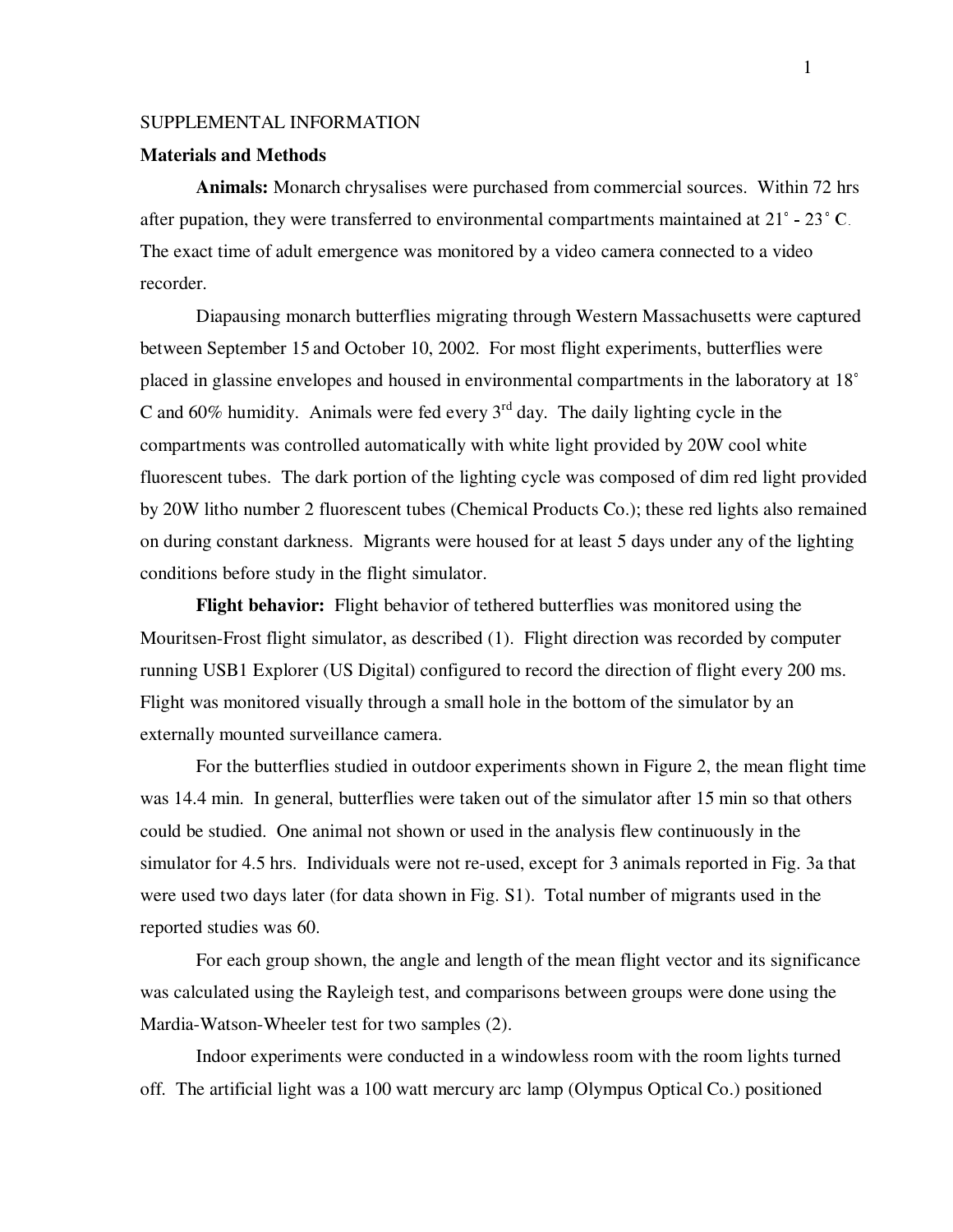above the simulator at a 70° angle from horizontal which delivered 9.2 mW/cm<sup>2</sup> light to the monarch head; 32% of the lamp output was from 260 to 400 nm. The front of the light source (diameter 4.5 cm) was 40.6 cm from the butterfly head. The UV-pass filter (VIS-NIR short pass filter) has a transmittance range from  $240 - 400$  nm  $(>\!\!85\!\%$  transmittance) and a blocking range from 428-500 nm (Model 57396, Oriel Instruments). Light measurement at the head was 8.0 mW/cm<sup>2</sup> with the UV-interference filter and 7.3 mW/cm<sup>2</sup> with the UV-pass filter.

**Cloning monarch** *period* **cDNA:** Degenerate PCR primers based on lepidopteran *period* sequences (3) were used to clone a 400 bp fragment of the monarch *period* cDNA. 5' and 3' rapid amplification of cDNA ends was then used to clone the entire coding region.

**Real-time PCR:** DNase-treated total RNA was reverse transcribed using Superscript II RNase H<sup>-</sup> Reverse Transcriptase (Invitrogen). A portion of the reaction was subjected to quantitative PCR using the Platinum qPCR Supermix-UDG (Invitrogen) and the ABI Prism 7000 Sequence Detection System. PCR primers (forward, reverse, and probe): *per* forward 5'- GGCTGTCACGTATGCACCAA –3'; *per* reverse 5'-CCACGACGGATCAACCTTTT-3'; *per* probe 5'-6FAM-AAGAGCCAGGCACAAC-MGB-3'; *rp49* forward 5'- CCGGAAGGTGTTAGTCCACAAC-3' *rp49* reverse 5'-CGGCGCAGTACTTCCTATTCTG-3'; and *rp49* probe 5'-6FAM-TGAGCTGGAAATCC-MGB-3'.

## **References:**

1. H. Mouritsen, B. J. Frost, *Proc. Natl. Acad. Sci. USA* **99**, 10162-10166 (2001).

2. E. Batschelet, *Circular Statistics in Biology*, New York: Academic Press (1981).

3. J. C. Regier *et al., Mol. Biol. Evol.* **9**, 1172-82 (1998).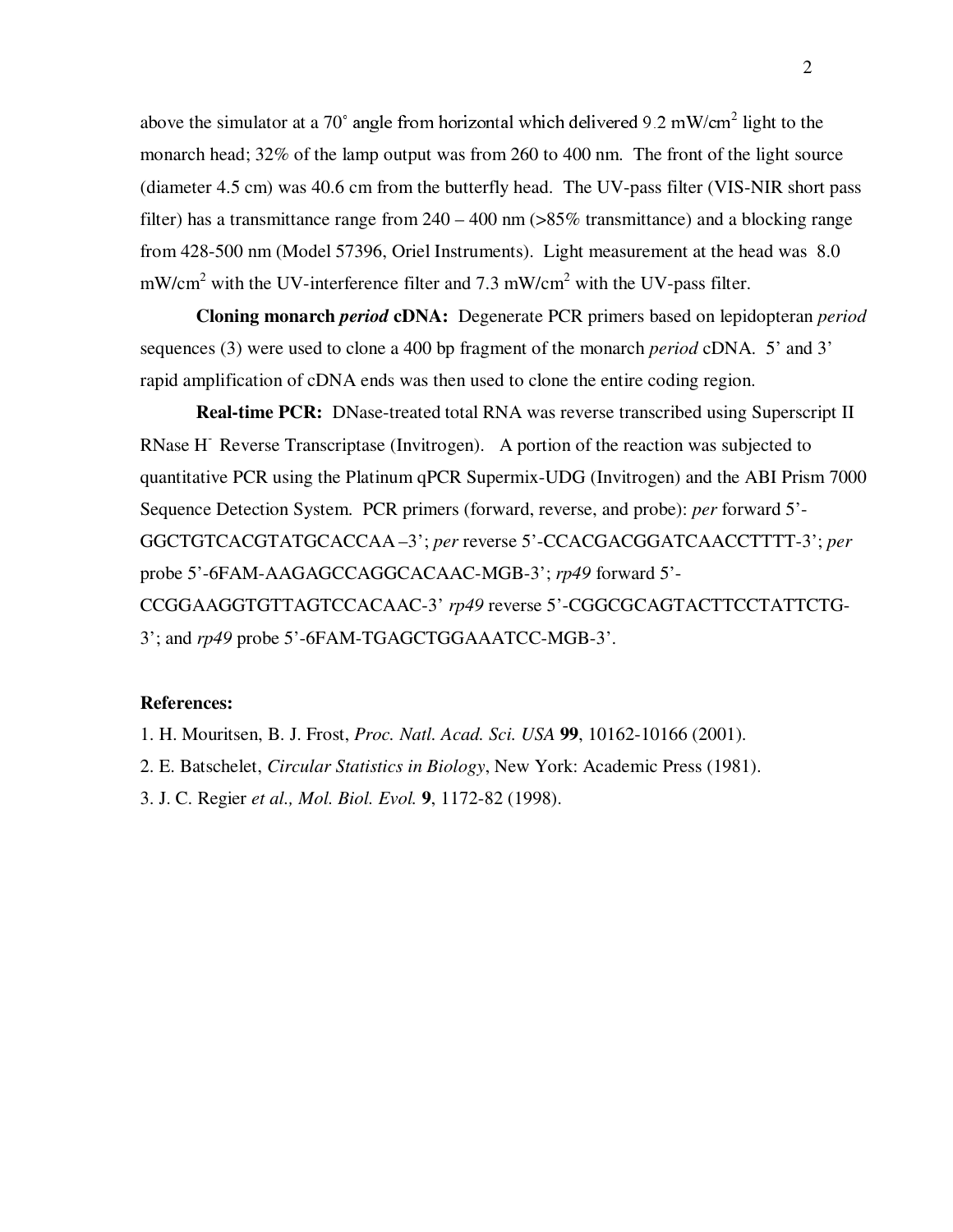

Figure S1: Effect of UV light on indoor flight behavior. Migrants were exposed indoors to an artificial light source; the position of the light was designated 180°. The flight orientation histograms are from three individuals, each studied sequentially: no filter, UV-pass filter, UVinterference filter, and recovery (no filter). Video monitoring showed that all animals stopped flying within 15 sec of applying the UV filter. This includes Z-5, who was struggling and not flying during the entire time the UV-interference filter was in place (the "events" recorded represent thrashing legs and erratic wing flapping), based on observation through the surveillance camera.